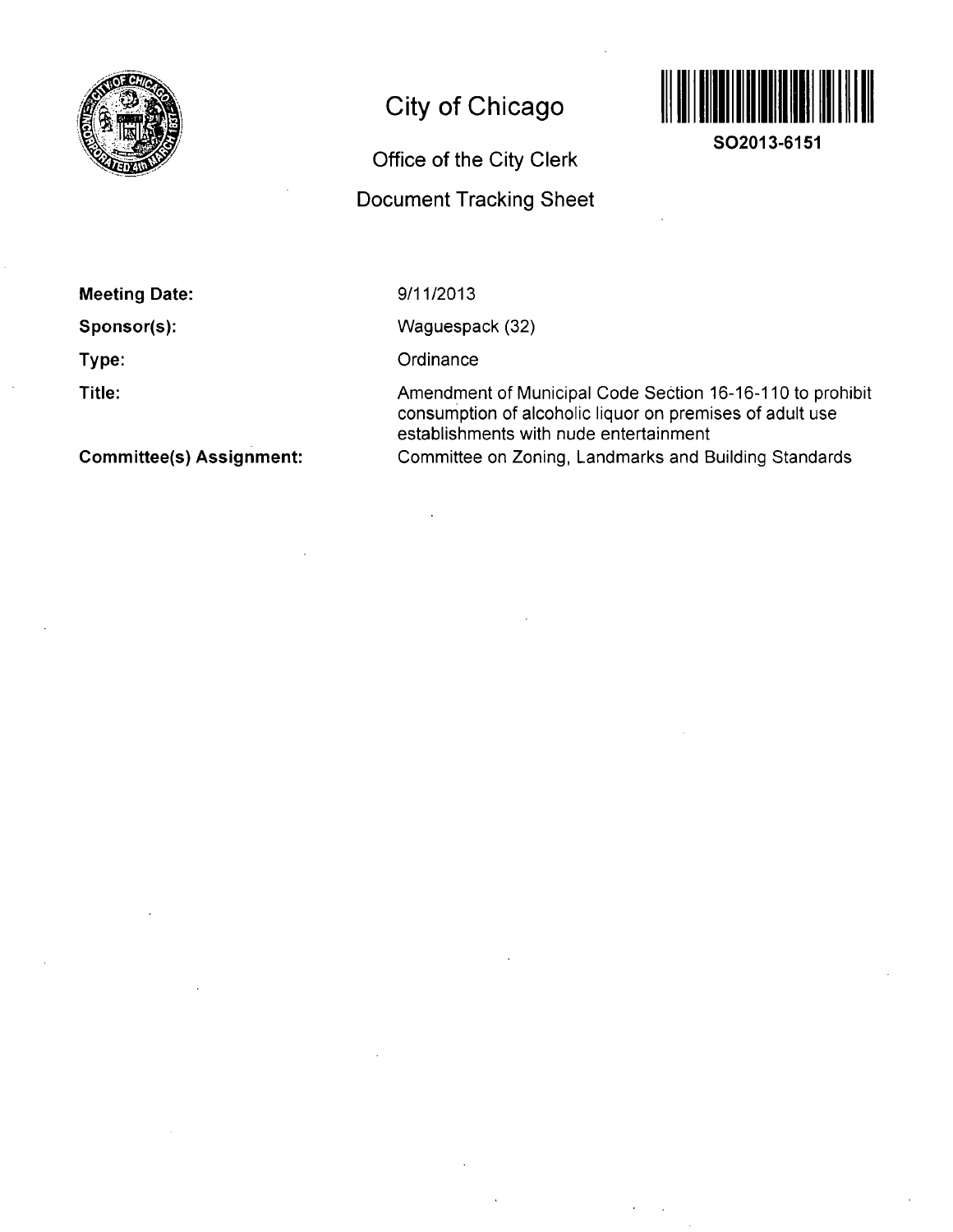# SUBSTITUTE **ORDINANCE**

### BE IT ORDAINED BY THE CITY COUNCIL OF THE CITY OF CHICAGO:

SECTION 1. Section 4-60-140 of the Municipal Code of the City of Chicago is hereby amended by deleting the language stricken through and by inserting the language underscored, as follows:

## 4-60-140 Prohibited activities.

 $^{\prime}$  5

#### *(Omitted text is unaffected by this ordinance)*

(d) Unless subsection (dd) applies, no Ne person licensed under this chapter shall permit any employee, entertainer or patron to engage in any live act, demonstration, dance or exhibition on the licensed premises which exposes to public view specified anatomical areas, as that term is defined in Section 17-17-0104-A. or anv device, costume or covering which gives the appearance of or simulates specified anatomical areas.

- (1) His or her genitals, pubio hair, buttocks, perineum and anal region or pubio hair region; or
- (2) Any device, costume or covering which gives the appearance of or simulates the genitals, pubio hair, buttocks, perineum, anal region or pubic hair region; or
- Any portion of the female breast at or below the areola thereof.  $\leftrightarrow$

(dd) A person licensed under this chapter, if the pertinent premises is a live adult sub-use pursuant to Section 17-17-0104-A and is registered as an adult use pursuant to Chapter 16-16. mav permit employees or entertainers, but not patrons, to engage in live acts, demonstrations, dances or exhibitions which expose to public view buttocks and/or female breasts at that premises.

For purposes of this section, any of the items described in subsections (d) and (dd)  $(1)$ through  $(d)(3)$  shall be considered exposed to public view if it is uncovered or is less than completely and opaquely covered.

*(Omitted text is unaffected by this ordinance)* 

SECTION 2. Section 16-16-030 of the Municipal Code of the City of Chicago is hereby amended by inserting the language underscored and deleting the language stricken through, as follows: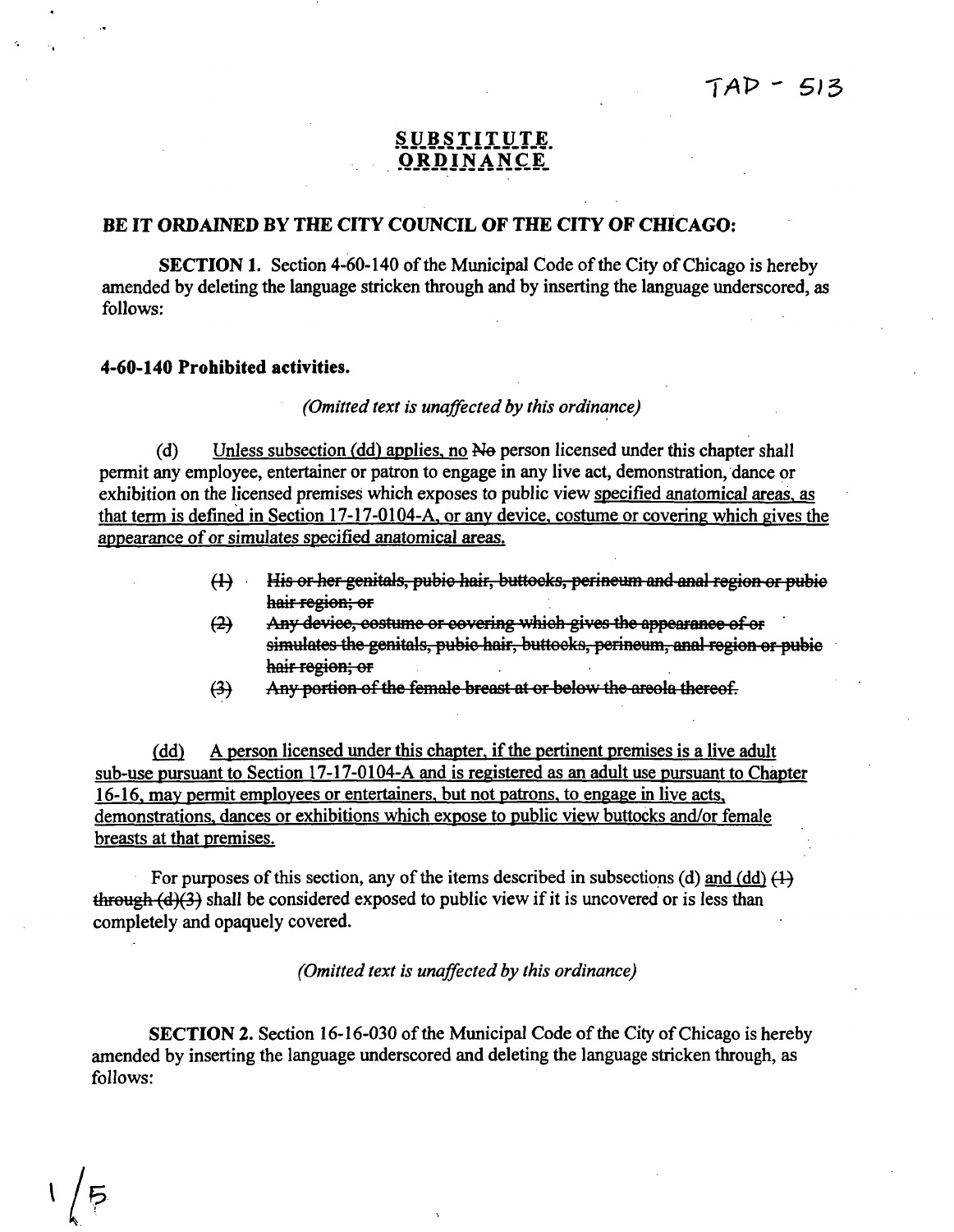### **16-16-030 Definitions.**

**The terms "Adult bookstore." "Adult motion picture theater." "Adult mini motion picture**  theater," "Adult entertainment cabaret," "Specified anatomical areas," and "Specified sexual **activities" shall be defined as set forth in Section 17-17-0104-A ofthe code.** 

**"Adult bookstore" means on establishment having as a substantial or signifioont portion of its sales or stock in trade, books, magazines, films for gale or viewing on premises by use of motion picture devices or any other coin operated means, and other periodicals which ore distinguished or characterized by their emphasis on matter depicting, describing or relating to "specified sexuol activities", or "specified anatomical areas", or on establishment with o segment or section devoted to the sole or display of such material, or on establishment that holds itself out to the public as a purveyor of such moteriols based upon its signage, advertising, displays, actual**  sales, presence of video preview or coin operated booths, the exclusion of minors from the **establishment's premises, or any other factors showing that the establishment's primary purpose is to purvey such material.** 

**"Adult motion picture theater" means an enclosed building with o capacity of 50 or more persons used regularly and routinely for presenting material having as a dominant theme material distinguished or characterized by on emphasis on matter depicting, describing or relating to "specified sexual activities" or "specified anatomical areas", for observation by patrons therein.** 

**"Adult mini motion picture theater" means an enclosed building with a capacity for less than SO persons used for presenting material distinguished or choraoterizod by on emphosis on**  matter depicting, describing or relating to "specified sexual activities" or "specified anatomical **areas", for observation by patrons therein.** 

**"Adult entertainment cabaret" meons a public or private establishment which : (I) features**  topless dancers, strippers, male or female impersonators; (ii) not infrequently, features **entertainers who display "specified anatomical areas;" or (iii) features entertainers who by reason**  of their appearance or conduct perform in a manner which is designed primarily to appeal to the **prurient interest of the patron or entertainers who engage in, or engage in explicit simulation of, "specified sexual activities".** 

**"Specified sexual activities" means and is defined as:** 

**1-. Human genitals in a state of sexual stimulation or arousal;** 

**2-. Acts of human mosturbotion, sexual intercourse or sodomy;** 

**5T Fondling or other erotic touching of humon genitals, pubio region, buttock or female breost.** 

**"Specified anatomical areas" means and is defined as:** 

**1. Less than completely and opaquely covered: (a) human genitals, pubic region, (b) buttock and (o) female breast below a point immediately above the top of the areola:**   $\begin{array}{c} \text{and} \ \end{array}$ 

**3r. Human male genitals in a discemably turgid state, oven if completely and opaquely covered.** 

**SECTION 3. Section 16-16-110 of the Municipal Code of the City of Chicago is hereby amended by deleting the language stricken through and by inserting the language underscored, as follows:**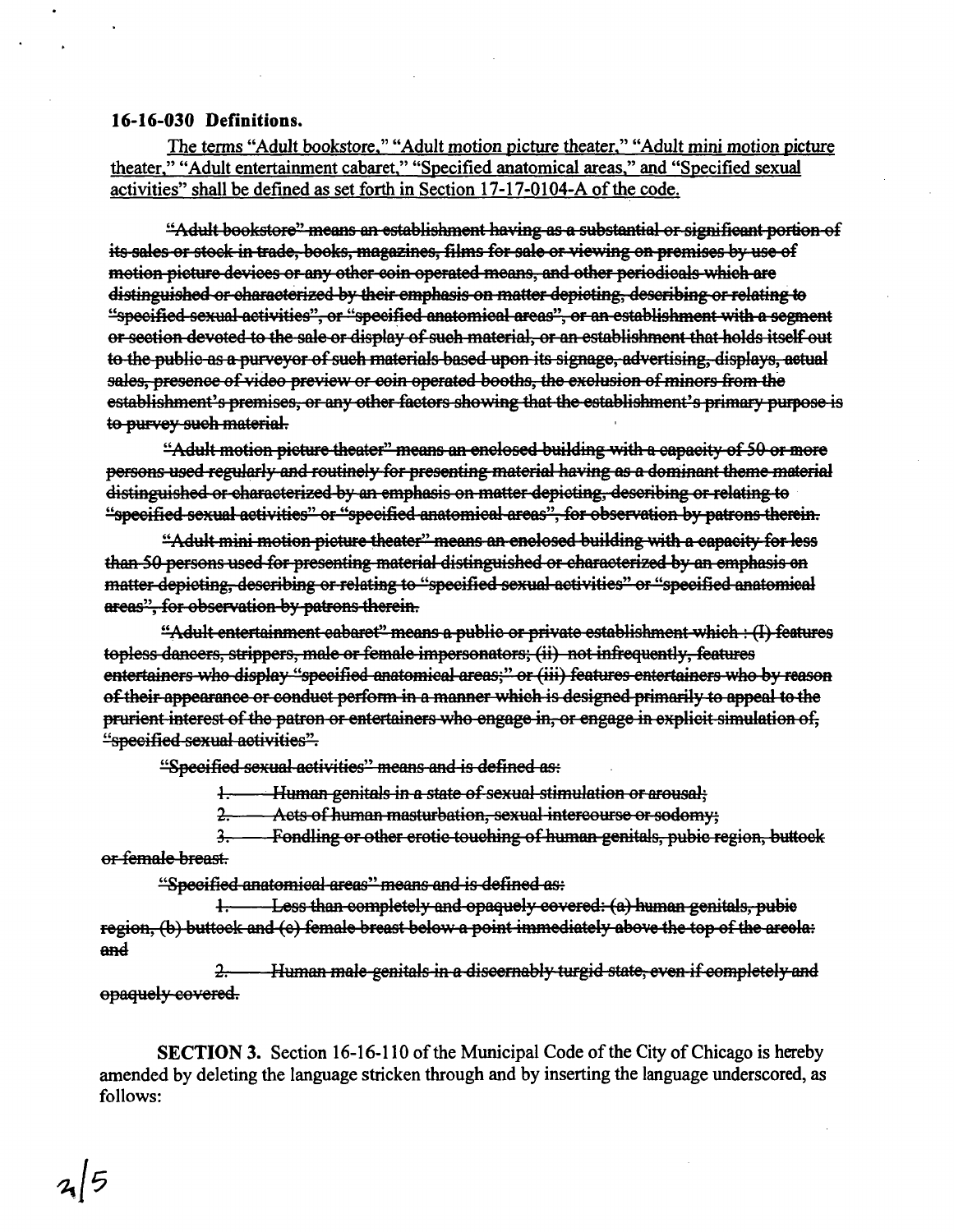#### **16- 16-110 Consumption of alcoholic liquor prohibited.**

The consumption of alcoholic liquor on the premises of any adult use where nude dancing is permitted is strictly prohibited. No owner, operator, or employee or agent thereof, of a live adult sub-use that permits the consumption of alcoholic liquor on its premises shall allow exposure of specified anatomical areas or devices, costumes or coverings in a manner inconsistent with Section  $4-60-140(d)$  and (dd). For purposes of this section, the terms "specified anatomical areas" and "live adult sub-use" shall be defined as provided in Section 17- 17-0104-A.

SECTION 4. Section 17-15-0300 of the Municipal Code of the City of Chicago is hereby amended by deleting the language stricken through and by inserting the language underscored, as follows:

#### **17-15-0300 Nonconforming uses.**

17-15-0301 Definition. A nonconforming use is a land use that was lawfully established in accordance with zoning regulations in effect at the time of its establishment but that is no longer allowed by the use regulations of the zoning district in which it is now located.

#### 17-15-0302 Change of Use.

17-15-0302-A A nonconforming use may be changed to any other use allowed by the subject zoning classification.

17-15-0302-B TThe The Zoning Administrator is authorized to approve an administrative adjustment allowing a nonconforming use to be changed to another use that is classified in the same use category (See description of "Use Groups and Categories", Sec. 17-17-0100) or to another functionally similar use, provided that the Zoning Administrator determines that the substituted use will create no greater adverse impacts on the surrounding area than the previous use. In making such a determination, the Zoning Administrator must consider all of the following factors:

- 1. hours of operation,<br>2. vehicular traffic:
- 2. vehicular traffic;<br>3. the number of em
- 3. the number of employees and other people expected to be attracted to the use; and
- 4. other factors likely to affect the neighborhood in which it is located.

17-I5-0302-C The Alderman of the ward in which such nonconforming use is located must be notified at the time of filing of a use substitution application with the Zoning Administrator.

17-15-0302-D A nonconforming use of open land may not be changed to any other nonconforming use of open land.

17-15-0302-E A nonconforming non-live adult sub-use mav not be changed, either in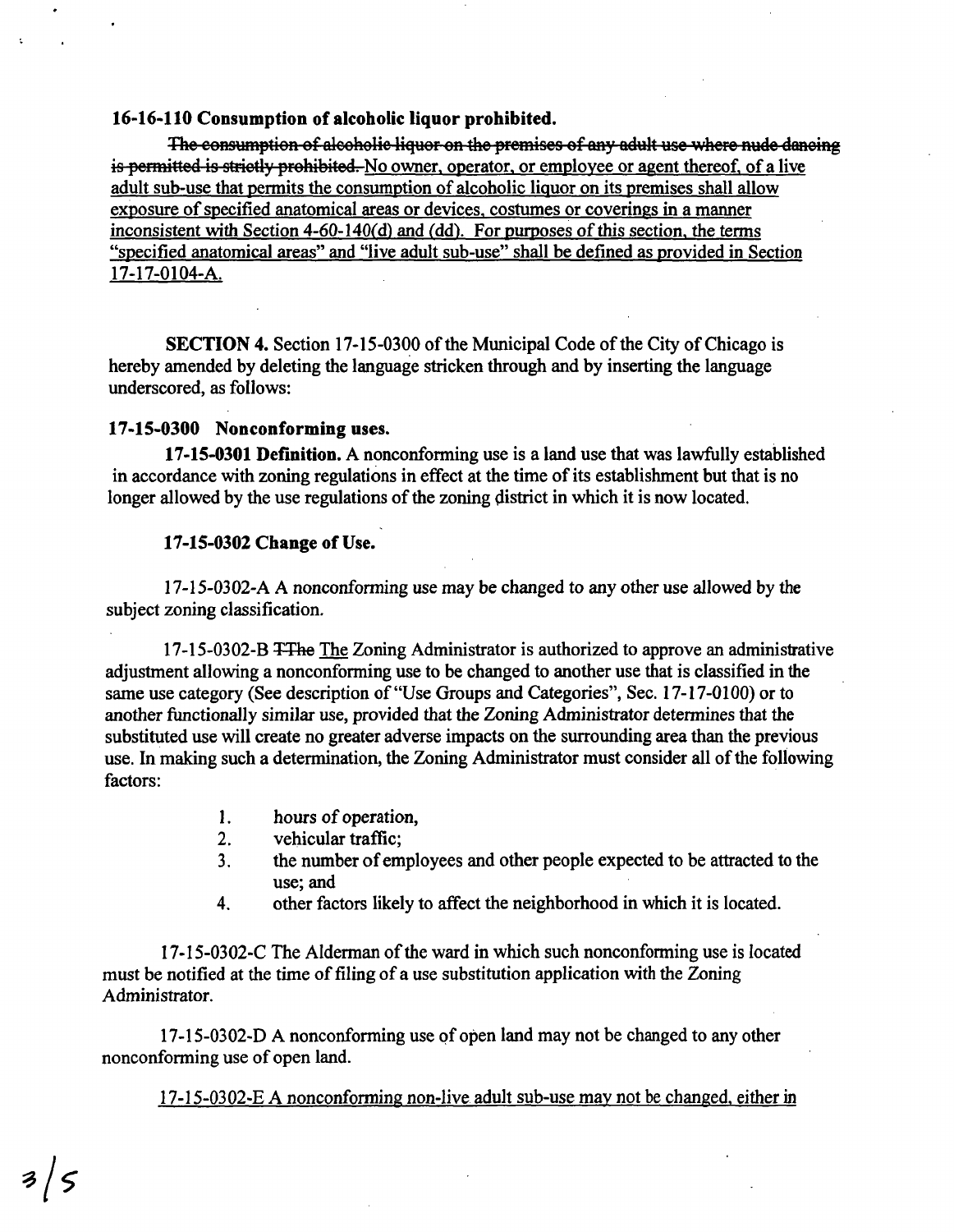## whole or in part, to a nonconforming live adult sub-use.

SECTION 5. Section 17-17-0100 of the Municipal Code of the City of Chicago is hereby amended by deleting the language stricken through and by inserting the language underscored, as follows:

#### **17-17-0100 Use group and category descriptions.**

*(Omitted text is unaffected by this ordinance)* 

17-17-0104 Commercial Use Group. The commercial use group includes uses that provide a business service or involve the selling, leasing or renting of merchandise to the general public. The commercial use group includes the following Use Categories:

17-17-0104-A Adult Use. The term "adult use" means (i). adult book stores, {ii} adult motion picture theaters, (iii) adult mini motion picture theaters, (iv) adult entertainment cabarets, or similar establishments. Each type of use set forth in (i) through (iv) of the preceding sentence existing on, or established after, the effective date of this amendatory ordinance of 2013 shall be termed an "aduh sub-use." Use type (iv) shall be termed a "live adult sub-use." If an establishment engages in more than one adult sub-use, the applicable adult sub-use for that establishment will be the adult sub-use that comprises the establishment's primary adult use activity. For adult uses in existence on the effective date of this amendatory ordinance of 2014. the primary adult use activity will be determined as of that effective date.

1. An adult book store is an establishment having as a substantial or significant portion of its sales or stock in trade, books, magazines, films for sale or viewing on premises by use of motion picture devices or any other coin-operated means, and other periodicals which are distinguished or characterized by their emphasis on matter depicting, describing or relating to "specified sexual activities", or "specified anatomical areas" or an establishment with a segment or section devoted to the sale or display of such material, or an establishment that holds itself out to the public as a purveyor of such materials based upon its signage, advertising, displays, actual sales, presence of video preview or coin-operated booths, the exclusion of minors from the establishment's premises, or any other factors showing that the establishment's primary purpose is to purvey such material.

2. An adult motion picture theater is an enclosed building with a capacity of 50 or more persons used regularly and routinely for presenting material having as a dominant theme material distinguished or characterized by an emphasis on matter depicting, describing or relating to "specified sexual activities" or "specified anatomical areas", for observations by patrons therein.

3. An adult mini motion picture theater is an enclosed building with a capacity for less than 50 persons used for presenting material distinguished or characterized by an emphasis on matter depicting, describing or relating to "specified sexual activities" or "specified anatomical areas", for observation by patrons therein.

4. An adult entertainment cabaret is a public or private establishment which (i) features topless dancers, or strippers, (ii) not infrequently features entertainers who display

**f/**